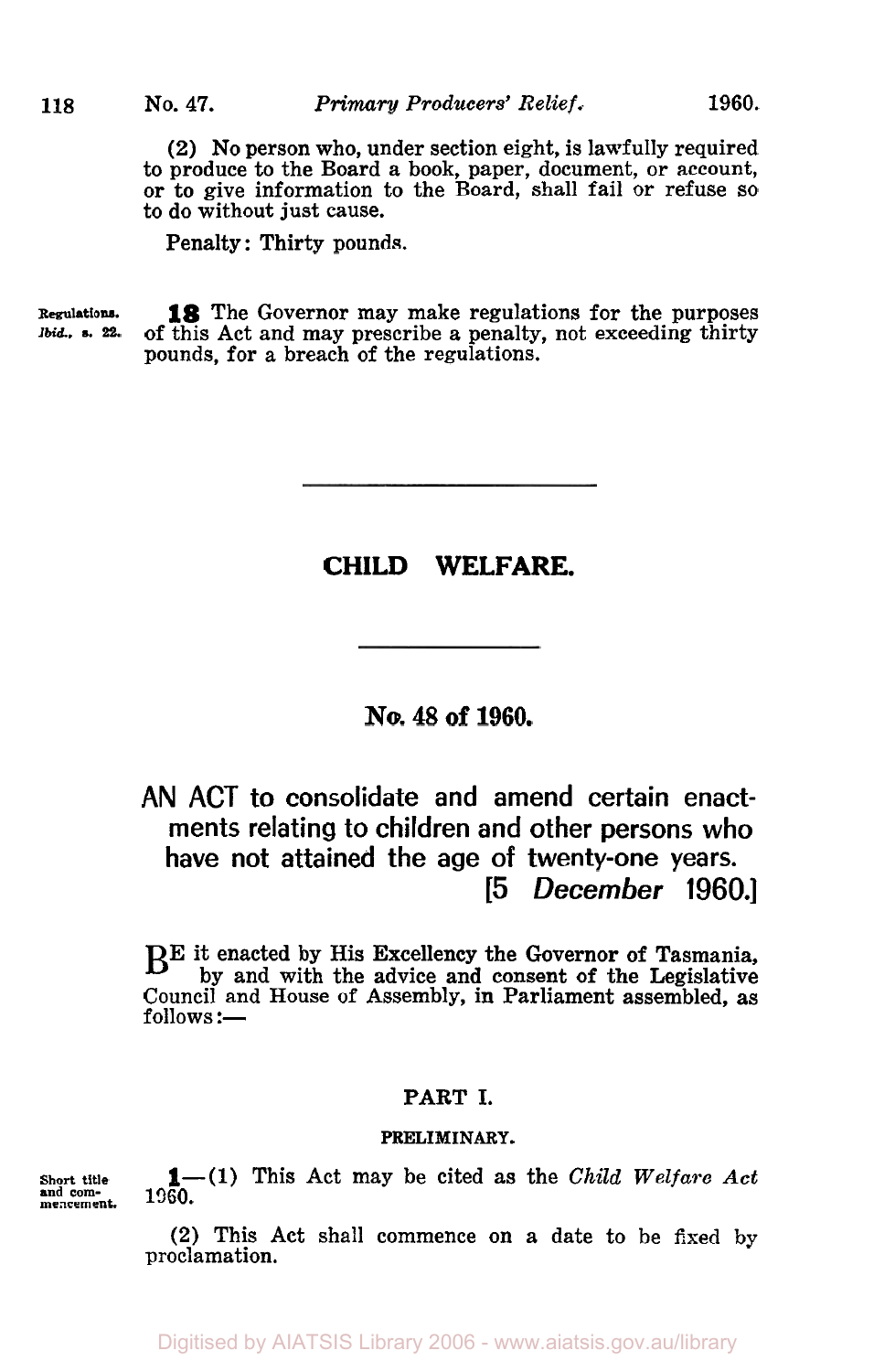## **2** The *Infants' Welfare* Act **1935** is repealed. **Repeal**

**3**—(1) In this Act, unless the contrary intention appears— tation.

- *v* approved children's home " means a home, hostel, No. 96, es. 3<sup>26</sup> Geo. **V Signal** school, or other institution in respect of which  $*98$ . a certificate of approval issued under section ten is in force;
- " authorized officer " means a person authorized in writing by the Director;
- " child " means a person who has not attained the age of seventeen years ;
- " child welfare officer " means the chief child welfare officer, any other child welfare officer, or an honorary child welfare officer appointed under this Act;
- " contribution order " means a contribution order made under Part V;
- " Director " means the Director of Social Welfare;
- " guardian ", when used in relation to **a** child, includes any person with whom that child lives and upon whom he is dependent;
- "home" means any premises in respect of which a children's boarding home licence is in force under this Act;
- "indictable offence" means an offence that, if committed by an adult, may (whether or not with the consent or at the election of the accused, or otherwise) be prosecuted on indictment before the Supreme Court;
- " infant " means a person who has not attained the age of seven years ;
- "institution" means a State institution or an approved children's home;
- " interim order " means an interim order made under section thirty-nine ;
- "legal guardian" means, when used in relation to a person under the age of twenty-one years, a person appointed, according to law, to be his guardian by deed or will, or by order of a court of competent jurisdiction ;
- "licence" means a children's boarding home licence or a day nursery licence in force under this Act;
- " licensee " means a person holding a licence, and, when used in relation to a licence or to a home or nursery, the person holding that licence or the licence in force in respect of that home or nursery (as the case may be) :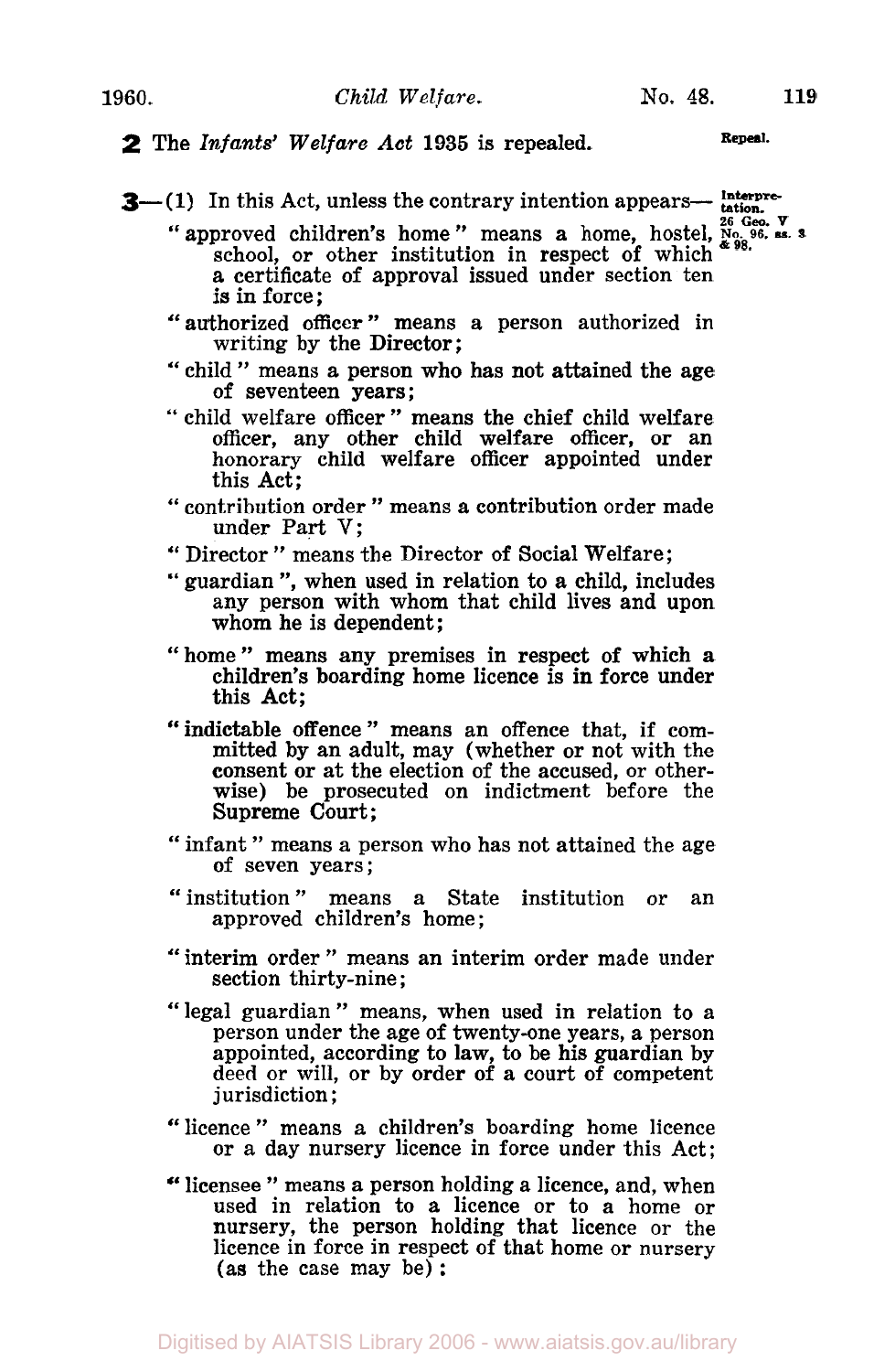- "managers", when used in relation to an approved children's home, means the persons having the management or control thereof;
- "neglected child" means a neglected child as defined in section thirty-one ;
- nursery" means any premises in respect of which a **"**  day nursery licence is in force under this Act;
- " probation officer " means a probation officer appointed under the *Probation of Offenders Act* **1934;**
- " public entertainment " means a public entertainment as defined in section sixty-nine;
- " relative ", when used in relation to an infant, means a parent or legal guardian of the infant, or any person who is a grandparent, brother, sister, uncle, or aunt of the infant, whether by consanguinity or affinity, or in consequence of adoption, and, if the infant is illegitimate, a person who would be so related to him if he were legitimate;
- " special magistrate " means a special magistrate appointed under this Act or any Act repealed by this Act;
- " State institution " means an institution maintained by the Governor under section nine ;
- " superintendent ", when used in relation to an approved children's home, means the person whose name is notified to the Director under section ten as being the person who is for the time being the superintendent **of** that home;
- " supervision order " means a supervision order made under this Act.

(2) For the purposes of this Act **a** ward of the State shall be deemed to be placed out with a person, when-

- *(a)* he is boarded out with that person under this Act;
- *(b)* that person is permitted, under this Act, to take over his care or maintenance, otherwise than in an institution; or
- *(c)* he is apprenticed to or employed by that person and that person makes, or is required to make, provision for his accommodation.

**(3)** References in this Act to damages shall be construed as references to any sum, other than a fine **or** costs, that a court, on the conviction of any person for an offence, may order him to pay to any other person.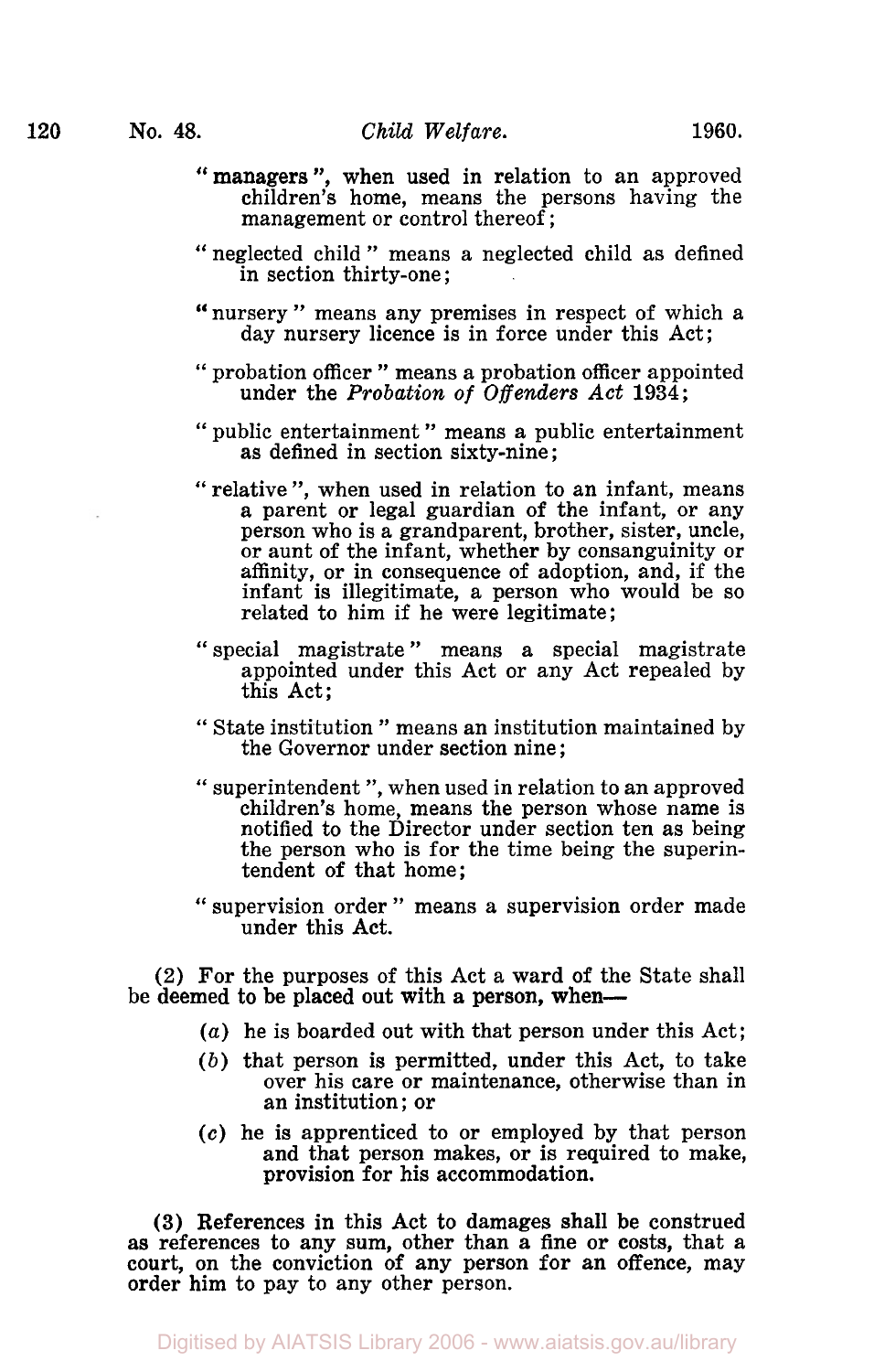### **PART 11.**

### **ADMINISTRATION.**

**4** The powers and authorities conferred on any court or **General**  any person by this Act shall be exercised so as to secure that, *administra*as far as is practicable and expedient, each child suspected of <sup>tion</sup>. having committed, charged with, or found guilty of an offence <sup>tbid.</sup> s. 124. shall be treated, not as a criminal, but as a child who is, or may have been, misdirected or misguided, and that the care, custody, and discipline of each ward of the State shall approximate as nearly as may be to that which should be given to it by its parents.

5-(1) The Governor may appoint such persons as he Advisory thinks fit to form an advisory council and may appoint one **Council.**  of those persons to be the chairman of the council.

**(2)** The advisory council appointed under this section may advise the Minister on matters relating to the welfare of children and shall report to him on such matters relating to the welfare of children as he may refer to it.

**(3)** The secretary of the council shall be an officer of the department of which the Director is the head nominated by him for the purpose.

**(4)** The members of the advisory council appointed under this section are not, as such, subject to the *Public Service Act* **1923,** but an officer of the Public Service may be appointed a member **of** the council and may hold office as a member thereof in conjunction with his office as an officer of the Public Service.

**6**— (1) The Governor may appoint, in accordance with the prector and *Public Service Act* **1923,** a Director of Social Welfare and a **Director of Social** Deputy Director of Social Welfare. **Welfare.** 

**(2)** The Director, with the approval of the Minister, may authorize the Deputy Director of Social Welfare to exercise, either generally or in a particular case, any of the functions conferred on the Director by this Act, and any act or other thing done by the Deputy Director **of** Social Welfare in exercise of those functions shall have the same force and effect as if it had been done by the Director.

**(3)** The Director may appear before a children's court, or any other court of summary jurisdiction, or in any legal proceedings before such **a** court, by any person authorized by him generally or specially in that behalf; and such a person may institute and carry on any proceedings that the Director is authorized to institute and carry on under this Act.

*7-(* **1)** The Governor may appoint, in accordance with the **Child welfare** *Public Service Act* **1923,** a chief child welfare officer and other **officers.**  child welfare officers.

appoint honorary child welfare officers. (2) The Director may, with the approval of the Minister,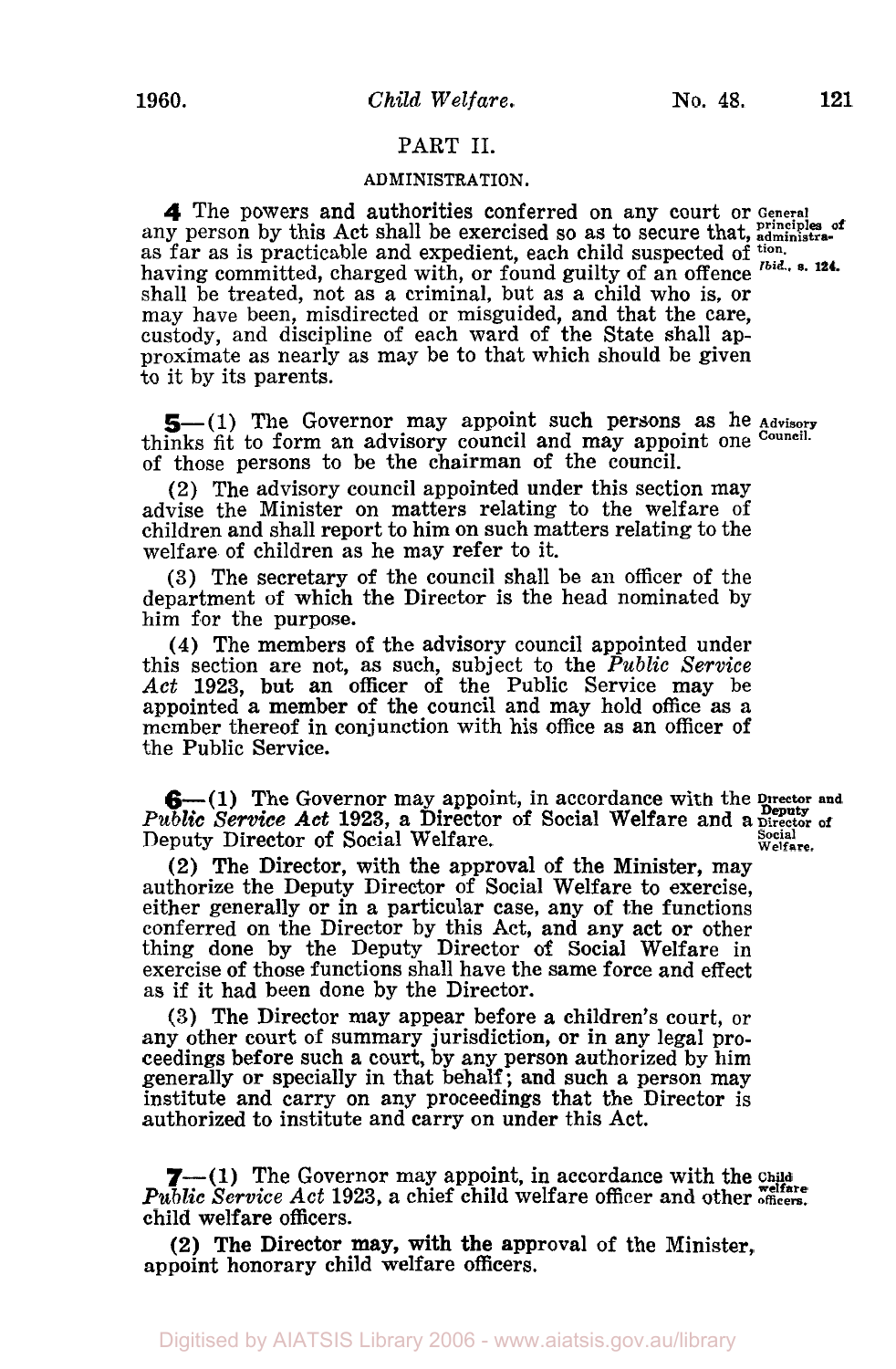**(3)** Subject to this Act, a child welfare officer shall exercise the functions conferred on him by this Act in such cases and in such circumstances as the Director may determine and in accordance with any directions given by the Director.

**(4)** The Minister shall cause to be published in the *Gazette*  notice of the appointment of any person as a child welfare officer and notice of any person ceasing to hold office as a child welfare officer.

*(5)* The Minister may make such payments to an honorary child welfare officer in, or towards, the reimbursement of any expenses incurred by him in the performance of his functions under this Act as may be prescribed.

(6) No person, other than a child welfare officer, shall represent himself to be a child welfare officer, or conduct himself in such a manner, or do any act, calculated to lead any person to believe that he is **a** child welfare officer or is authorized to carry out any of the functions conferred on a child welfare officer.

Penalty: Twenty-five pounds.

**8**—(1) The Director shall, as soon as practicable after the thirtieth day **of** June in each year, submit to the Minister a report on the administration of this Act during the year ending on that date, and the Minister shall cause a copy of the report to be laid on the table of each House of Parliament.

**(2)** A report made for the purposes of this section shall-

- *(a)* contain particulars with respect to the number of children accommodated in each during the year to which the report relates ;
- *(b)* specify the number of wards of State placed out or apprenticed under this Act during the year to which the report relates ; and
- *(c)* contain a summary of the money received and expenditure incurred in the administration of this Act during the year to which the report relates,

and shall set out such other particulars as the Minister may direct.

**State institutions.**  *Ibid.. s.* **14.** 

**9** The Governor may establish and maintain institutions for the accommodation, care, and maintenance **of** wards of State and of such children for whom it may be necessary to provide accommodation in connection with the administration of this Act.

**Approved children's home.**  *Ibid..* **ss. 15. 16. and 17.** 

**10**-(1) On the application of any persons having the management or control of a home, hostel, school, or other institution that is not carried on for private profit and is intended for the care, education, or training of children, the Minister, after making or causing to be made an examination thereof and the manner in which it is being or is proposed to

**Annual report of Director.**  *Ibid..* **s. 12.**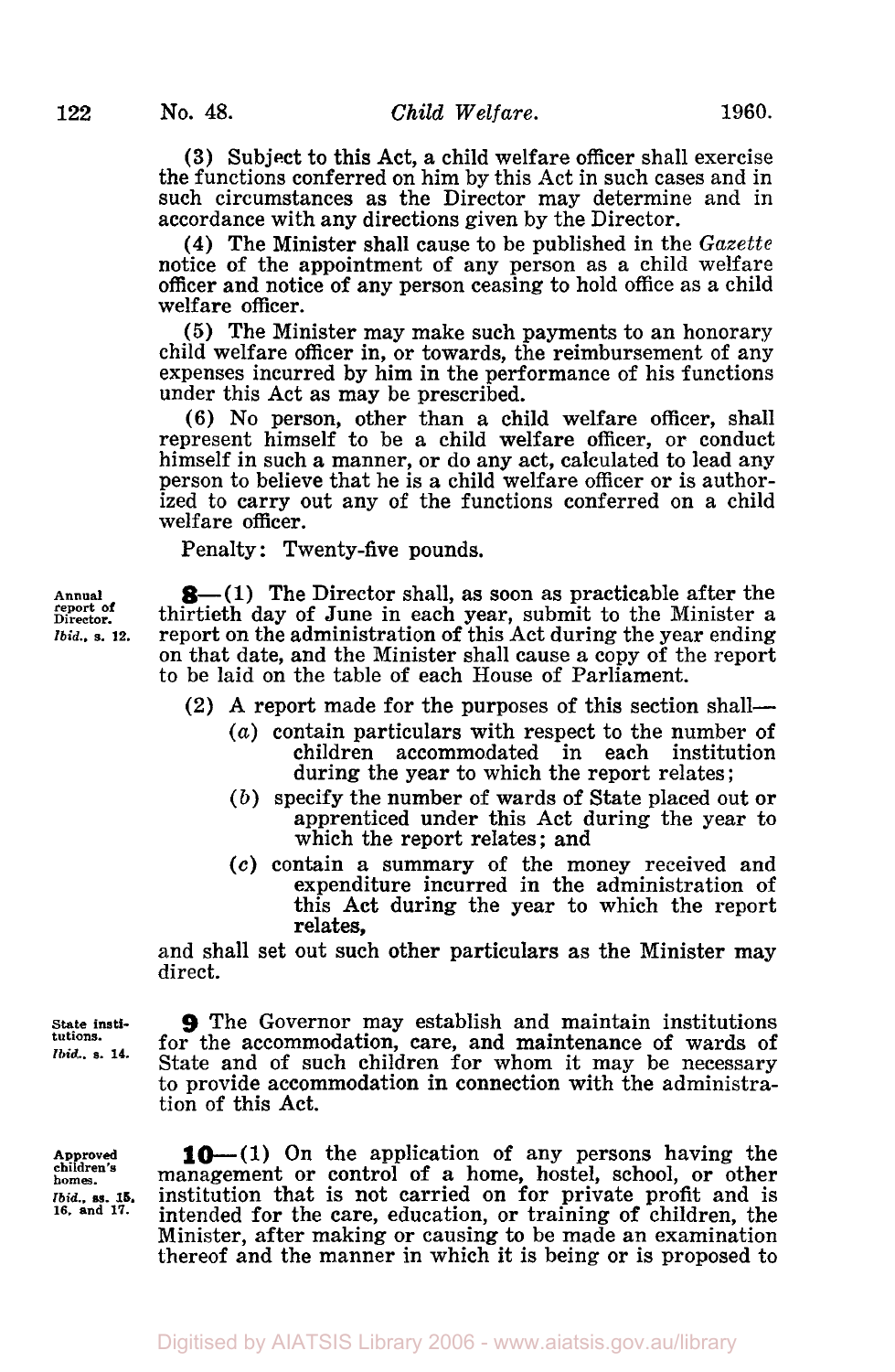be carried on, may, for the purposes of this Act, by writing under his hand, issue a certificate of approval in respect of that home, hostel, school, or other institution.

(2) The Minister, if he is dissatisfied with the condition of an approved children's home or the manner in which it is being carried on, or if he is satisfied that any of the requirements of this Act have not been complied with in respect of that home, serve notice, in writing, on the managers thereof specifying the matters in respect of which he is dissatisfied or in respect of which the provisions of this Act have not been complied with and requiring them to take such steps as may be specified in the notice to remedy those matters or to secure that the provisions of this Act are complied with in respect of the home.

**(3)** If within three months after the service of a notice under subsection (2) of this section or within such longer period as the Minister may allow the requirements of that notice have not been complied with to the satisfaction of the Minister he may withdraw the certificate of approval issued in respect of the approved children's home to which the notice relates.

**(4)** The managers of an approved children's home may serve notice in writing on the Minister stating that it is their intention to relinquish the certificate of approval issued in respect of that home and on the expiration of three months after the service of the notice that certificate shall be deemed to have been relinquished; unless before the expiration of that period, the managers give notice in writing **to** the Minister that they do not desire to relinquish the certificate.

*(5)* The managers of an approved children's home shall notify to the Director the name of the person who is for the time being the superintendent of that home.

**(6)** The Director shall, so far as is practicable, inspect or cause to be inspected, every approved children's home once at least in each period of three months.

**(7)** When the Director considers it necessary so to do, he or an authorized officer may-

- *(a)* enter an approved children's home at any reasonable time; and
- *(b)* inspect the home, or any part thereof, and the equipment, furniture and fittings provided in connection therewith.

(8) The managers of an approved children's home, or any of them, and the superintendent of an approved children's home shall give to the Director or an authorized officer such information as the Director may require with respect to the home.

children's home, in respect of each ward of the State or child **children's**  maintained therein under this Act, such sums as he may determine calculated with reference to the period during which **21.**  that ward or other child is so maintained. **11** The Minister shall pay to the managers of an approved *State aid* to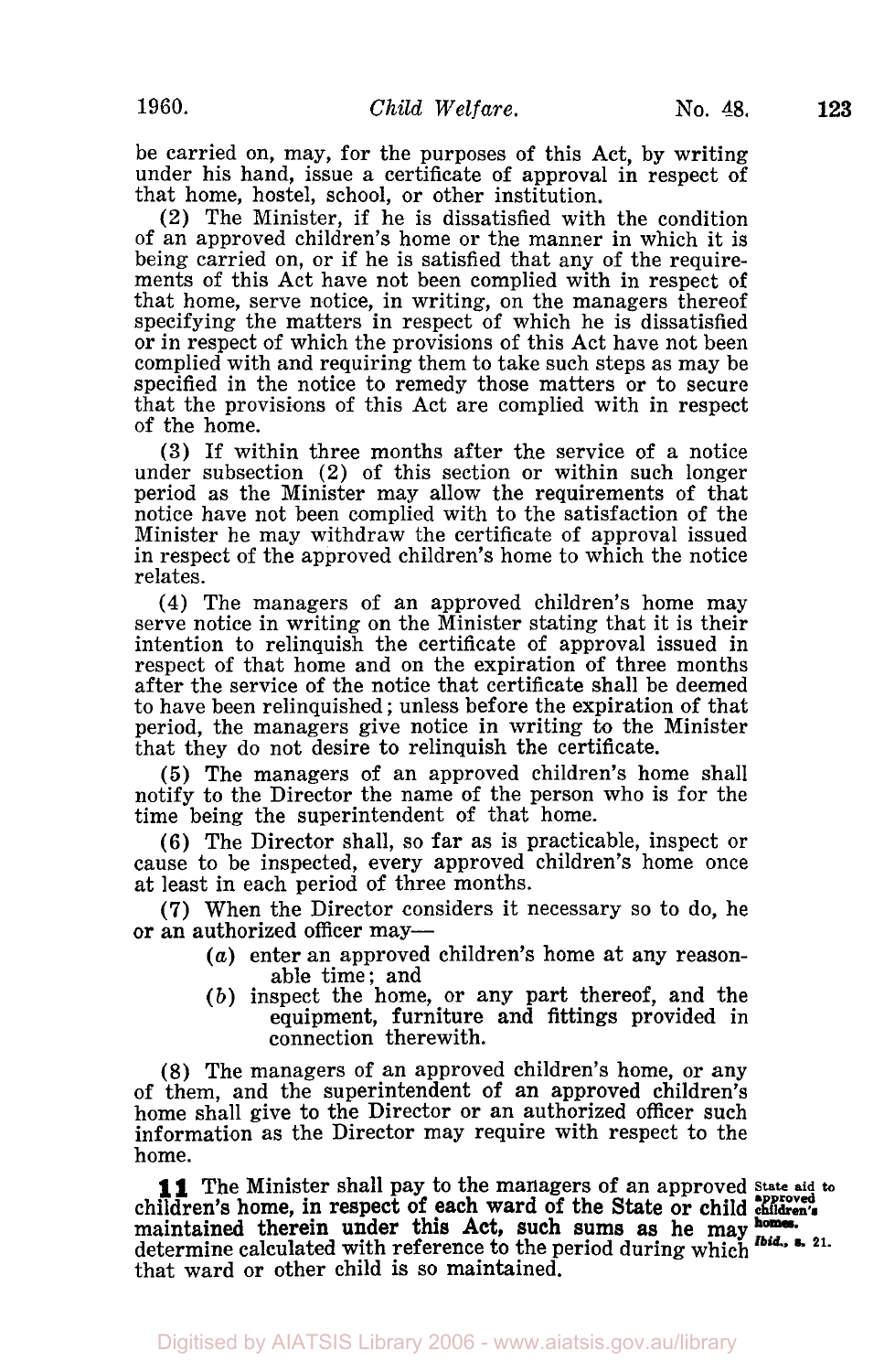**Expenses** *of*  **adminiatration.**  *Ibid..* **S. 123.** 

**12** The expenses incurred in the administration of this Act shall be defrayed out of moneys provided by Parliament for the purpose.

## PART **III.**

#### CRIMINAL **AND** OTHER PROCEEDINGS IN RESPECT OF CHILDREN.

#### *Division I-Children's courts and jurisdiction of other courts of summary jurisdiction.*

**Establishment of children's courts.**  *Ibid., ss.* **22.**  *23.* **24. 27.**  & **28.** 

**13**-(1) Courts of summary jurisdiction constituted in accordance with this Act and sitting for the purpose of hearing a charge against a child or for the purpose of exercising any other jurisdiction conferred on children's courts by or under this or any other Act shall be known as children's courts.

**(2)** The Governor may appoint places at which children's courts may be held.

**(3)** The Governor may appoint one or more justices to be a special magistrate or special magistrates for the children's courts held at any place, and may appoint any one such justice as chairman of the special magistrates appointed for the children's courts held at that place.

**(4) A** children's court shall consist of the special magistrate, or one or more of the special magistrates, appointed for that court, or, if no special magistrate has been appointed for that court, a police magistrate, or any two justices, having jurisdiction at the place at which the court is held.

**(5)** Notwithstanding anything in subsection **(4)** of this section, if, where a special magistrate has been appointed for a children's court, no special magistrate is present when that children's court is required to be held, the court may consist of a police magistrate or any two or more justices having jurisdiction at the place at which the court is to be held.

**(6)** Except as otherwise expressly provided in this Act, the *Justices Act* **1959** has effect with respect to a children's court and the magistrates or justices constituting such a court, subject to this Act.

(7) Subsection **(1)** of section nineteen and subsection (2) of section twenty **of** the *Justices Act* **1959** apply to a special magistrate as they apply to a police magistrate.

(8) **A** children's court shall not sit in the same room as that in which any other court of summary jurisdiction is at the time sitting or in which any justice is sitting out of sessions.

**Assignment of certain matters to children's courts.**  *Ibid..* **ss. 25**  & **26.** 

**14** - (1) Subject to this Act, a children's court and the magistrates or justices constituting such a court, in addition to any other jurisdiction, powers, and authorities conferred upon them by this Act have, in respect of offences committed or alleged to have been committed by children, all the jurisdiction, powers, and authorities possessed by police magistrates, courts of petty sessions, or justices.

(2) Subject to subsection **(3)** and subsection **(4) of this**  section, no charge against **a** child shall be heard by a court **of**  summary jurisdiction that is not a children's court.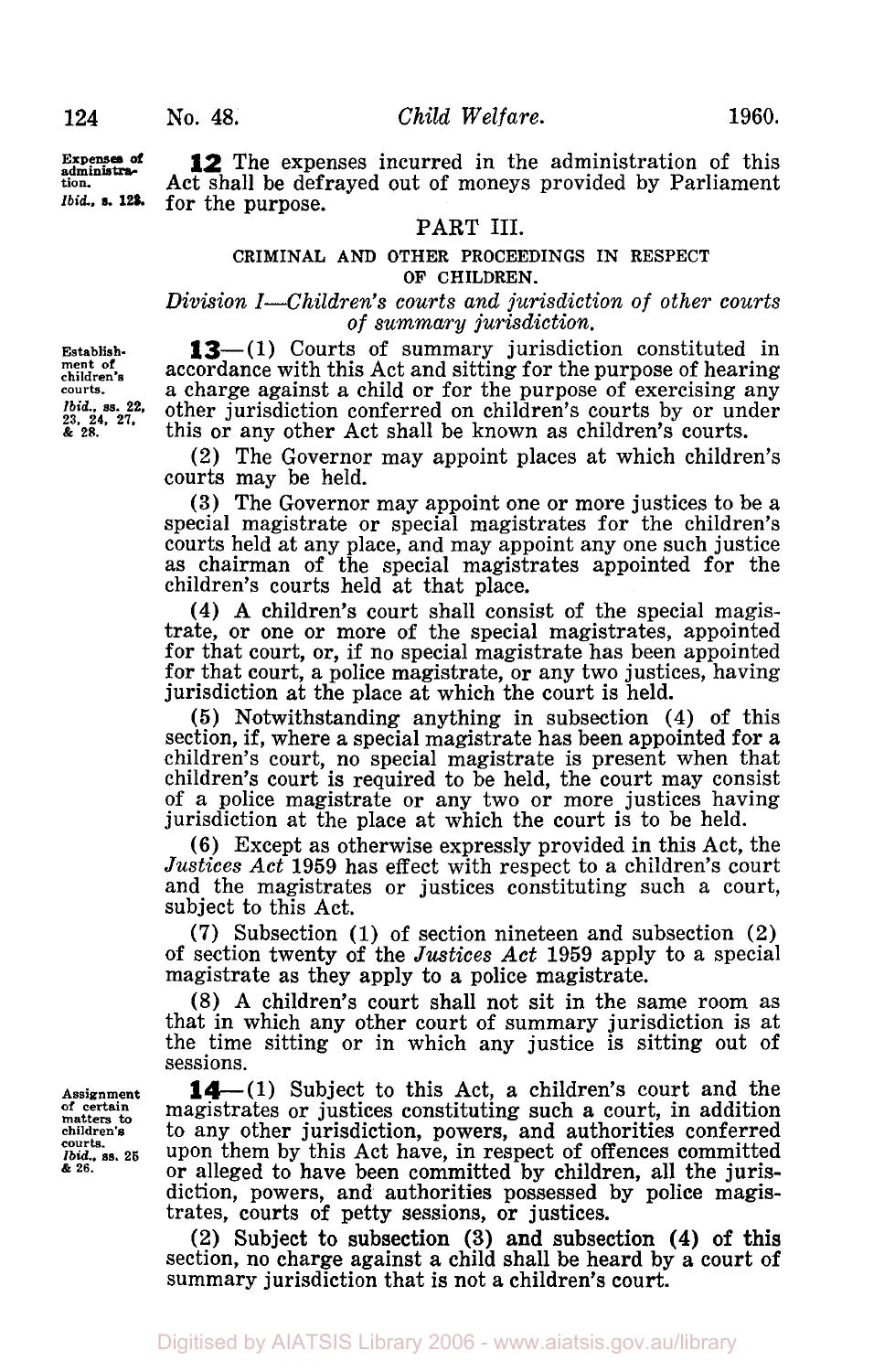**125** 

**(3) A** charge that is made jointly against a child who has attained the age of fifteen years and a person who has attained the age of seventeen years shall be heard by a court of summary jurisdiction other than a children's court.

**(4)** Where a child who has attained the age of fifteen years is charged with an offence, the charge may be heard otherwise than in a children's court if a person who has attained the age of seventeen years is charged at the same time with aiding, abetting, causing, procuring, allowing, or permitting that offence.

(5) Nothing in any enactment that requires the proceedings in respect of any offence committed or alleged to have been committed by any person to be heard and determined by a police magistrate sitting alone, prevents those proceedings in respect of such an offence committed or alleged to have been committed by a child from being heard in a children's court, but, if they are so heard, they shall not be heard otherwise than by a police magistrate **or** a special magistrate sitting alone.

**(6)** Nothing in this section affects the powers of any justice to receive a complaint or issue any summons, or to grant, issue, or endorse any warrant, or to admit to bail, or the jurisdiction of a court of summary jurisdiction under section six of the *Probation of Offenders Act* **1934.** 

**15**-(1) It is the duty of a police officer who makes a com- **Functions** of plaint against, or an application to a children's court in respect officers in of, a child, forthwith to inform the Director or a child welfare courts of officer, of the subject matter of the complaint or application. *summary* jurisdiction.

**(2) A** children's court, or any other court of summary jurisdiction, shall not pass sentence on a child or make an order that finally determines the proceedings in the court in respect of that child (other than an interim order or an order remanding the child or committing him for trial or transferring any proceedings to another court) unless there has been furnished to the court a report in writing by a child welfare officer on investigations made by him into the circumstances of the **case** or evidence has been given to the court by a child welfare officer on investigations made by him into those circumstances, or unless the court is satisfied that a reasonable opportunity has been given to a child welfare officer to make those investigations and to make such a report or give such evidence.

**(3)** Subsection (2) of this section does not apply in a case where a child is found guilty of an offence which the court considers to be of a trivial nature, or where the court is notified by the Director that it is not proposed to furnish the court with such **a** report or give before the court such evidence as is referred to in that subsection.

**(4)** Failure **of a** court or any person to comply with the provisions of this section in respect of any proceedings does not invalidate any order or determination made by the court in those proceedings.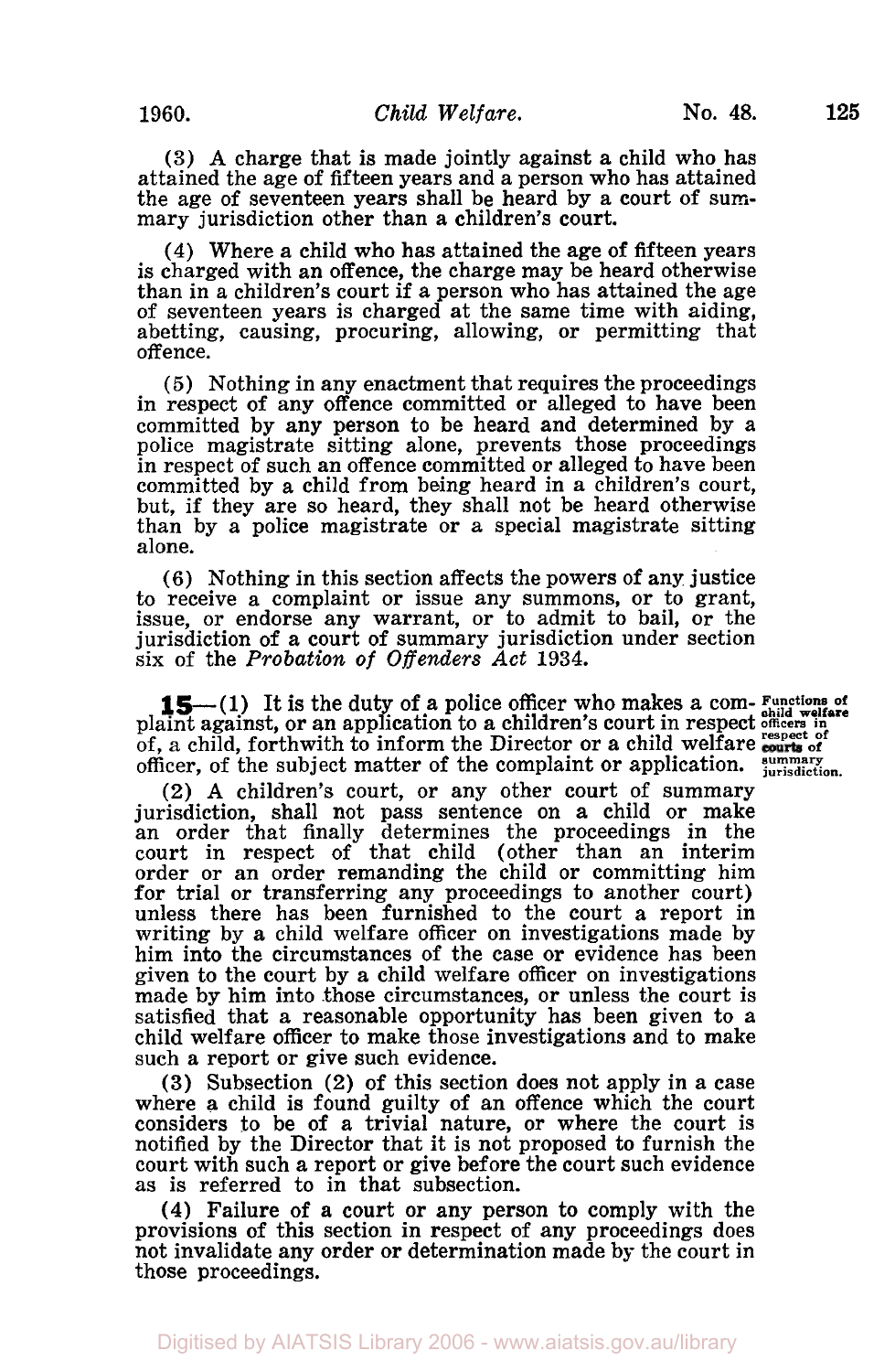**(5)** It is the duty of the Director, on his becoming aware of any complaint laid against, or application made to a children's court in respect of, a child forthwith to direct a child welfare officer to investigate the circumstances of the case, and that child welfare officer shall comply with those directions.

**parents in in respect** 

**Appearance of 16-( 1)** Where a child is charged before a children's court parents in or any other court of summary jurisdiction, with an offence **of** or any other proceedings are taken in a children's court *Ibid.*, s. 44. against or in respect of him, any parent or guardian of his is entitled to be heard either by himself or his counsel or attorney, and to examine and cross-examine witnesses.

> (2) Where a child is charged before a children's court, or any other court of summary jurisdiction, with an offence or any other proceedings are taken in a children's court against or in respect of him, his parent or guardian may in any case, and shall, if he can be found and resides within a reasonable distance, be required to attend at the court before which the case is heard or determined during all the stages of the pro- ceedings, unless the court is satisfied that it would be unreasonable to require his attendance.

> **(3)** For the purpose of enforcing the attendance of a parent or guardian under subsection **(2)** of this section a justice may issue a summons to him requiring him to appear before the court at the time and place therein mentioned.

> **(4)** Where a justice is satisfied by evidence on oath that it is probable that a parent or guardian will not attend at a court as may be required under subsection (2) of this section, he may, whether or not a summons has been issued requiring him to attend at that court, issue a warrant to have him brought before the court at the time and place therein mentioned.

> **(5)** Where a parent or guardian fails to appear before a court in accordance with a summons issued under this section, and no sufficient excuse is offered to the court for the failure, the court, or any justice thereof, may, if the court is satisfied that the summons was duly served on, or has come to the knowledge of, the person to whom it was issued, issue a warrant to have him brought before the court at the time and place therein mentioned.

> **(6)** The attendance of the parent of a child shall not be required under this section in a case where before the institution of the proceedings that parent was not entitled to the custody or charge of the child by virtue of an order of a court.

> *(7)* Where a child is apprehended or, for the purposes of his being brought before a children's court, is otherwise taken into detention, the person by whom he is apprehended or is taken into detention, or the police officer in charge of the police station to which he is brought, shall cause the parent or guardian of the child, if he can be found, to be warned to attend at the court before which the child will appear.